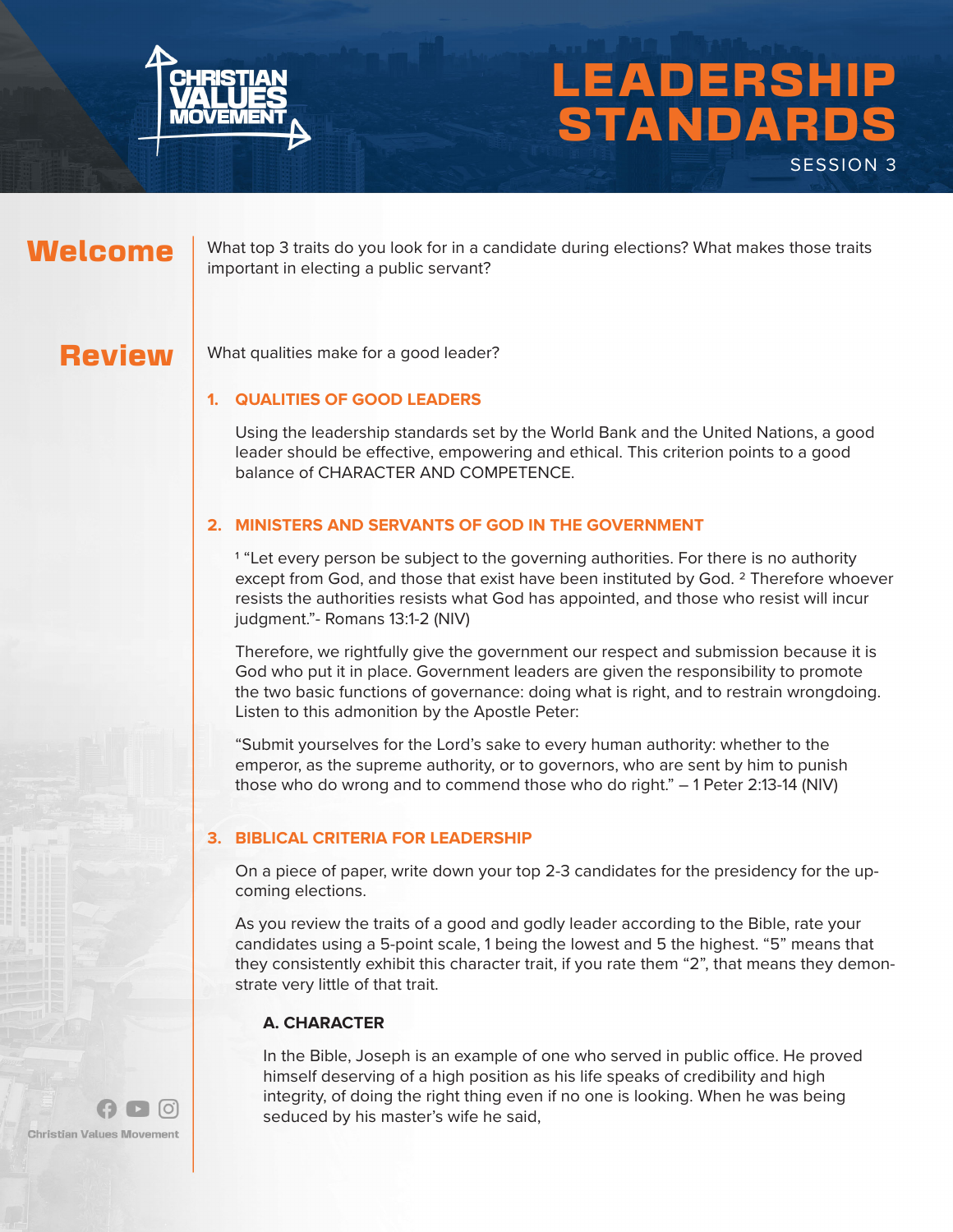# Have you invited others to join this movement?

**Invite them to sign up today via cvm.com.ph or download the app in the App Store (iOS) or Google Playstore, just search for "Christian Values Movement"**

> "My master trusts me with everything in his house. He has put me in charge of everything he owns. There is no one in his house greater than I. He has not kept anything from me except you, because you are his wife. How can I do such an evil thing? It is a sin against God." -Genesis 39:8-9

He served his human master with integrity and excellence, but more than that, Joseph knew that he was ultimately accountable to God for all that he does.

How are your candidates in terms of character, specifically in integrity? Do your candidates fear God and hold themselves accountable to Him? Have they been caught or at least been accused of lying and cheating? How would you rate your candidates on a scale of 1 to 5?

#### **B. COMPETENCE**

Equally important is competence, the ability to carry out the work successfully and efficiently. Again, Joseph serves as a great example who possessed this trait. In Genesis 41: 38-41, we witness how the Pharaoh lauded Joseph not only for his character but also for his competence:

So Pharaoh asked them, "Can we find anyone like this man, one in whom is the spirit of God?" Then Pharaoh said to Joseph, "Since God has made all this known to you, there is no one so discerning and wise as you. You shall be in charge of my palace, and all my people are to submit to your orders. Only with respect to the throne will I be greater than you."

The Pharaoh identifies capability, fear of God, wisdom, and competence as benchmarks for such an important position.

Looking at their track record, how are your candidates in terms of competence? What have they personally accomplished as government leaders? Do you believe they can lead wisely? How would you rate your candidates on a scale of 1 to 5?

#### **C. FAMILY**

Righteousness and moral uprightness are important for the future of any nation, and the formation of these values begins at home.

"This is the commandment that the LORD your God has commanded me to teach you to keep His commandments ... so that you and your son and your grandson might fear the LORD your God....so that it may be well with you ..." –Deuteronomy 6:1-3

Before leaders can assert Christian values in governance, their family life must demonstrate these values at home consistently. The same values should be lived out both in their private and public lives. How are your candidates in terms of family life? Are the values they promote seen in their families? Do they command respect from their spouse and children? How would you rate your candidates on a scale of 1 to 5?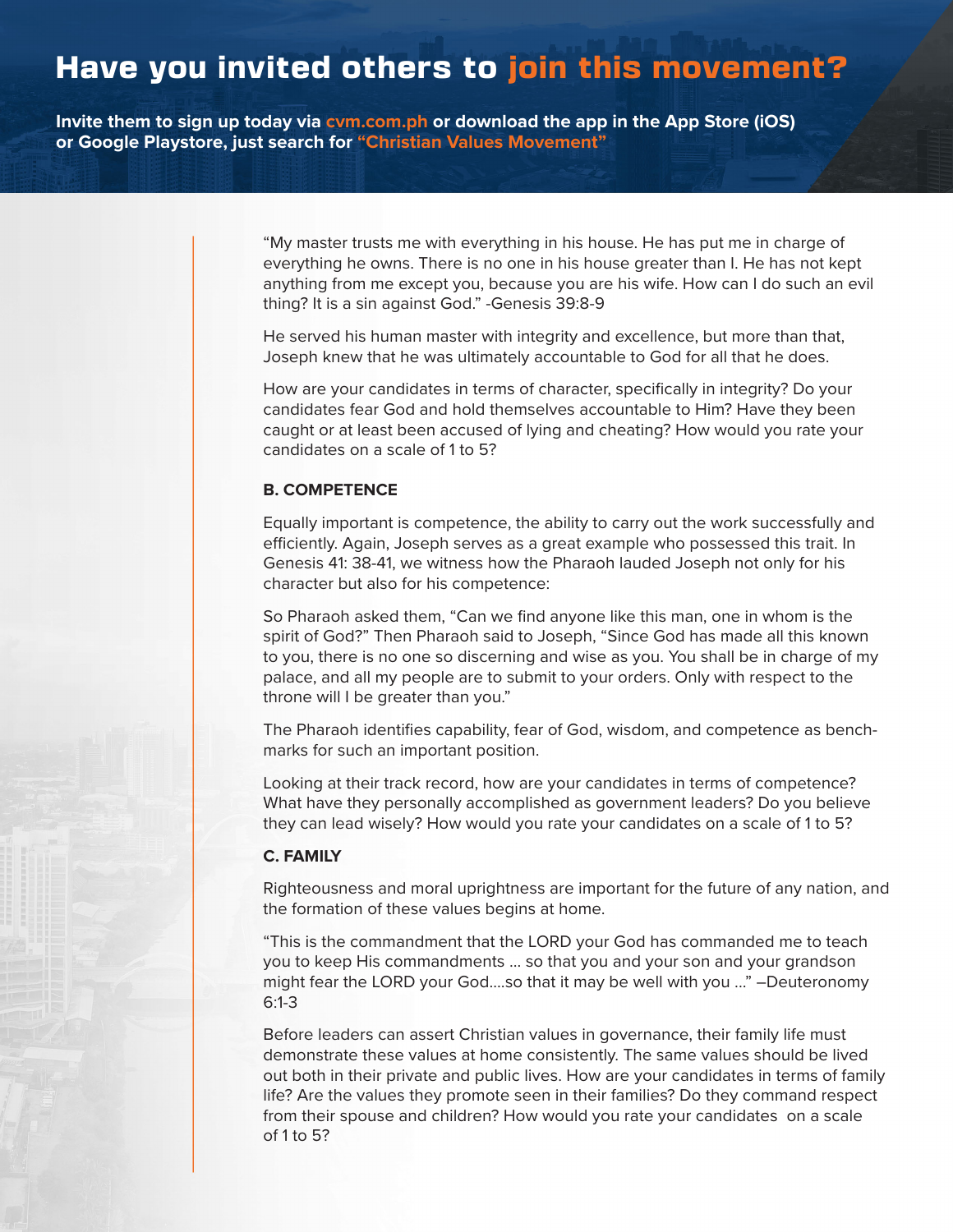#### **D. JUSTICE**

"Follow justice and justice alone, so that you may live and possess the land the LORD your God is giving you." - Deuteronomy 16:20

It is said that justice is how LOVE looks when done in public. Are the rich and poor treated equally in society? Do policies favor any group? The candidates may have all good intentions, but they need to know how to turn these good intentions into programs that promote justice in society.

Evaluate your candidates in terms of justice. What programs or policies have they implemented to address poverty? Are they known to tolerate or condone a culture of "palakasan"? How would you rate your candidates on a scale of 1 to 5?

#### **E. ACCOUNTABILITY**

Leaders must be held accountable for their actions, and this includes transparency and taking personal responsibility for decisions made. Even if leaders excel both competence and good character, if they do not have people to whom they are accountable, the dark side of politics can potentially lead them astray to compromises and corruption.

Here are some wise words from the Bible found in Ecclesiastes 4:9-10:

"Two are better than one, because they have a good return for their labor: If either of them falls down, one can help the other up. But pity anyone who falls and has no one to help them up."

Evaluate your candidates on how accountable they are to the right people. Who or what kind of people surround them? Are they surrounded by trustworthy people? Do they listen to wise counsel? How would you rate your candidates on a scale of 1 to 5?

#### **Public service is a public trust. Our Philippine Constitution states:**

"Public officers and employees must, at all times, be accountable to the people, serve them with utmost responsibility, integrity, loyalty, and efficiency; act with patriotism and justice, and lead modest lives."--The Philippine Constitution, Article XI, Section 1

Government officials are servant-leaders tasked to serve the common good and not their own personal agenda. They are not only servants of the people but also servants of God. Ultimately, they will answer to Him.

Make sure to pray for and choose government officials who are aligned with Christian values!

God bless you and God bless the Philippines! See you for the next session and together let's discover what we can do for our country as we talk about "My Responsibility".